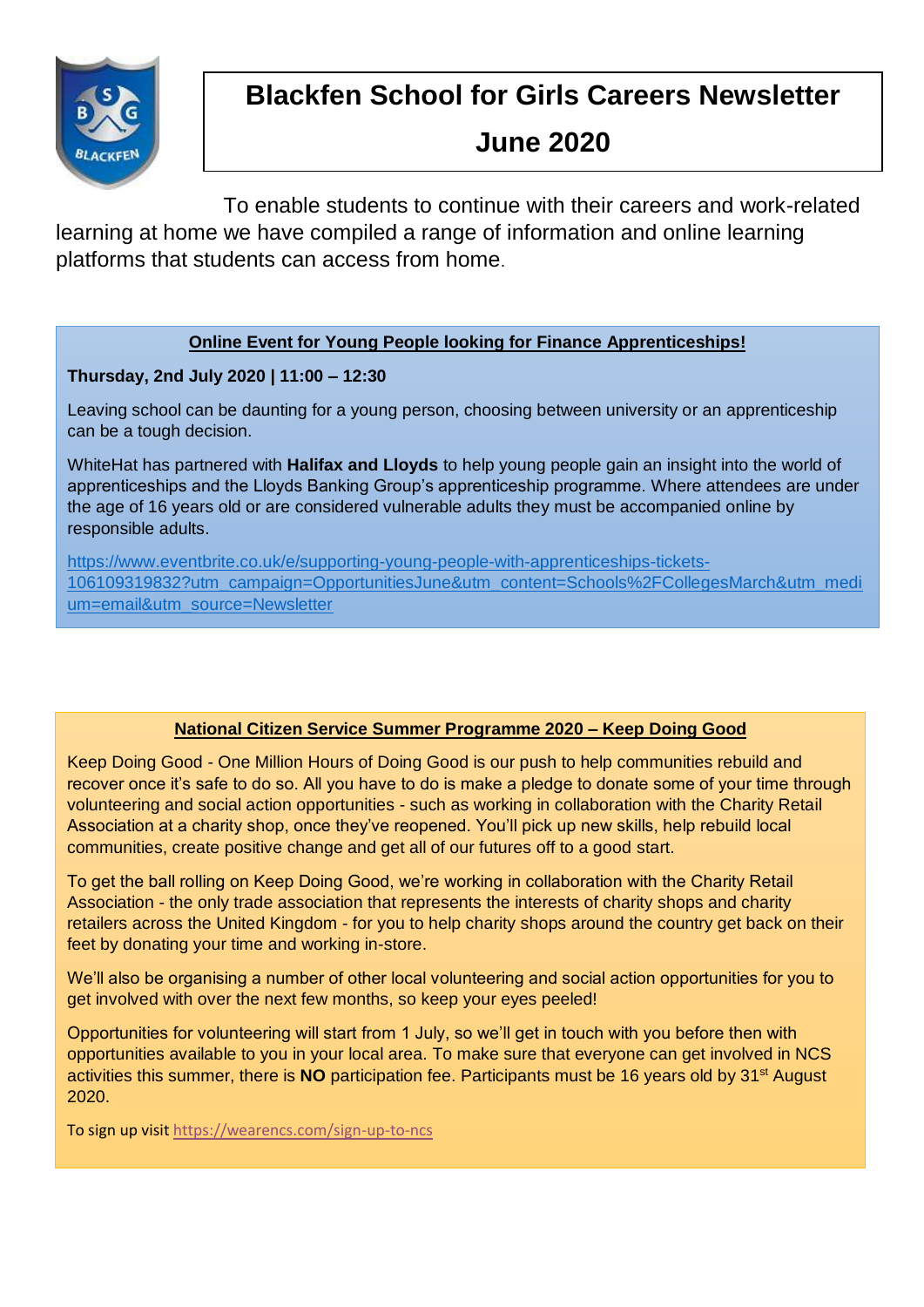### **Apprenticeships**

WhiteHat has partnered up with the Stationers' Company, to deliver an alternative to the highly anticipated Apprentice 20 event which was due to take place at the Guildhall as a central part of the City of London Careers Festival.

Apprentice 20 - Future Apprentice website will lead to you being able to explore the world of apprenticeships and some fantastic career opportunities. Companies such as the BBC are also featured on the website.

<https://www.apprenticefutures.com/apprentice-stories/>

### **Universities**

Ravensbourne have their upcoming **virtual open day**, which is taking place on **Wednesday 17th June from 3pm**. There will be the opportunity to discover our courses with talks from our academics, have a 360 tour of the building and facilities, take part in a live Q&A with student ambassadors, as well information sessions on accommodation, student support, admissions and the student union. This would be a great opportunity for students to explore everything Ravensbourne.

You can book to attend [here.](https://emea.radiusbycampusmgmt.com/crm/CRMUrlRedirect.sas?cbLta5tIK=5068000000668801&hHm03GanIn=5068000001126133&u=aHR0cHM6Ly93d3cucmF2ZW5zYm91cm5lLmFjLnVrL3N0dWR5LWhlcmUvb3Blbi1ldmVudHMtYW5kLXRvdXJzLz91dG1fc291cmNlPWdvb2dsZSZhbXA7dXRtX21lZGl1bT1jcGMmYW1wO3V0bV9jYW1wYWlnbj1lY19vcGVuZGF5c18yMDIwJmFtcDt1dG1fY29udGVudD1jb252ZXJzaW9u&u5eyNm8e=bC5zbGF0ZXJAcmF2ZS5hYy51aw==&newEvent=true)

#### **Summer School: Building Portfolios + Showreels**

Also, just a reminder that their summer schools start on Monday 22nd June, and will focus on supporting students to make work for university portfolios over the summer.

There are 6 different projects: [Fashion](https://emea.radiusbycampusmgmt.com/crm/CRMUrlRedirect.sas?cbLta5tIK=5068000000668801&hHm03GanIn=5068000001126133&u=aHR0cHM6Ly93d3cueW91dHViZS5jb20vd2F0Y2g%2Fdj1uQUFQc2gwdkxzWSZhbXA7YXV0b3BsYXk9MSZhbXA7bXV0ZT0w&u5eyNm8e=bC5zbGF0ZXJAcmF2ZS5hYy51aw==&newEvent=true) (Design, Business + Styling) [Character Design](https://emea.radiusbycampusmgmt.com/crm/CRMUrlRedirect.sas?cbLta5tIK=5068000000668801&hHm03GanIn=5068000001126133&u=aHR0cHM6Ly93d3cueW91dHViZS5jb20vd2F0Y2g%2Fdj1iWHVGQ3MyejlNOCZhbXA7YXV0b3BsYXk9MSZhbXA7bXV0ZT0w&u5eyNm8e=bC5zbGF0ZXJAcmF2ZS5hYy51aw==&newEvent=true) (Illustration, Animation + Games Design) [Graphics + Brand Design](https://emea.radiusbycampusmgmt.com/crm/CRMUrlRedirect.sas?cbLta5tIK=5068000000668801&hHm03GanIn=5068000001126133&u=aHR0cHM6Ly93d3cueW91dHViZS5jb20vd2F0Y2g%2Fdj1rejN4RG5xZURkZyZhbXA7YXV0b3BsYXk9MSZhbXA7bXV0ZT0w&u5eyNm8e=bC5zbGF0ZXJAcmF2ZS5hYy51aw==&newEvent=true) [Architecture + 3D Design](https://emea.radiusbycampusmgmt.com/crm/CRMUrlRedirect.sas?cbLta5tIK=5068000000668801&hHm03GanIn=5068000001126133&u=aHR0cHM6Ly93d3cueW91dHViZS5jb20vd2F0Y2g%2Fdj1lZmh0Y2kzRWJwbyZhbXA7YXV0b3BsYXk9MSZhbXA7bXV0ZT0w&u5eyNm8e=bC5zbGF0ZXJAcmF2ZS5hYy51aw==&newEvent=true) **[Photography](https://emea.radiusbycampusmgmt.com/crm/CRMUrlRedirect.sas?cbLta5tIK=5068000000668801&hHm03GanIn=5068000001126133&u=aHR0cHM6Ly93d3cueW91dHViZS5jb20vd2F0Y2g%2Fdj1kVEVnY3RvdTlxZyZhbXA7ZmVhdHVyZT15b3V0dS5iZSZhbXA7YXV0b3BsYXk9MSZhbXA7bXV0ZT0w&u5eyNm8e=bC5zbGF0ZXJAcmF2ZS5hYy51aw==&newEvent=true)** [Showreel](https://emea.radiusbycampusmgmt.com/crm/CRMUrlRedirect.sas?cbLta5tIK=5068000000668801&hHm03GanIn=5068000001126133&u=aHR0cHM6Ly93d3cueW91dHViZS5jb20vd2F0Y2g%2Fdj1Qdk56My1pX3M1ZyZhbXA7YXV0b3BsYXk9MSZhbXA7bXV0ZT0w&u5eyNm8e=bC5zbGF0ZXJAcmF2ZS5hYy51aw==&newEvent=true) (Film, Post Production + TV)

Please book [here.](https://emea.radiusbycampusmgmt.com/crm/CRMUrlRedirect.sas?cbLta5tIK=5068000000668801&hHm03GanIn=5068000001126133&u=aHR0cHM6Ly9saW5rdHIuZWUvUmF2ZW5zYm91cm5lT3V0cmVhY2g%3D&u5eyNm8e=bC5zbGF0ZXJAcmF2ZS5hYy51aw==&newEvent=true)

The summer schools have been designed so participants can take part in more than one (you might want to try character design and photography!)

They will be sending out weekly projects (with a pre-recorded intro film from us), a written project brief, an online intro session, and the opportunity to join drop in tutorials and crits with tutors and student ambassadors. This means you'll be accessible to all young people, who might not have on-demand access to wifi, with live feedback + crit sessions available on zoom for those who do.

They understand that participants might not have access to laptops, cameras, and design materials. The focus will be on the creative process, and how to research, experiment, and prototype.

They are also really happy for eager Year 11's as well as Year 12 + 13 students to take part.

#### **'At home' creative workshops and tutorials**

A series of **'at home' creative workshops and tutorials** for young people to continue to stay engaged and creative in lockdown. These workshops can be accessed [here.](https://emea.radiusbycampusmgmt.com/crm/CRMUrlRedirect.sas?cbLta5tIK=5068000000668801&hHm03GanIn=5068000001126133&u=aHR0cDovL3d3dy5tYWtlaXQucmF2ZW5zYm91cm5lLmFjLnVrL2NyZWF0aXZlLXByb2plY3Rz&u5eyNm8e=bC5zbGF0ZXJAcmF2ZS5hYy51aw==&newEvent=true) They have been written for young people aged 13+.